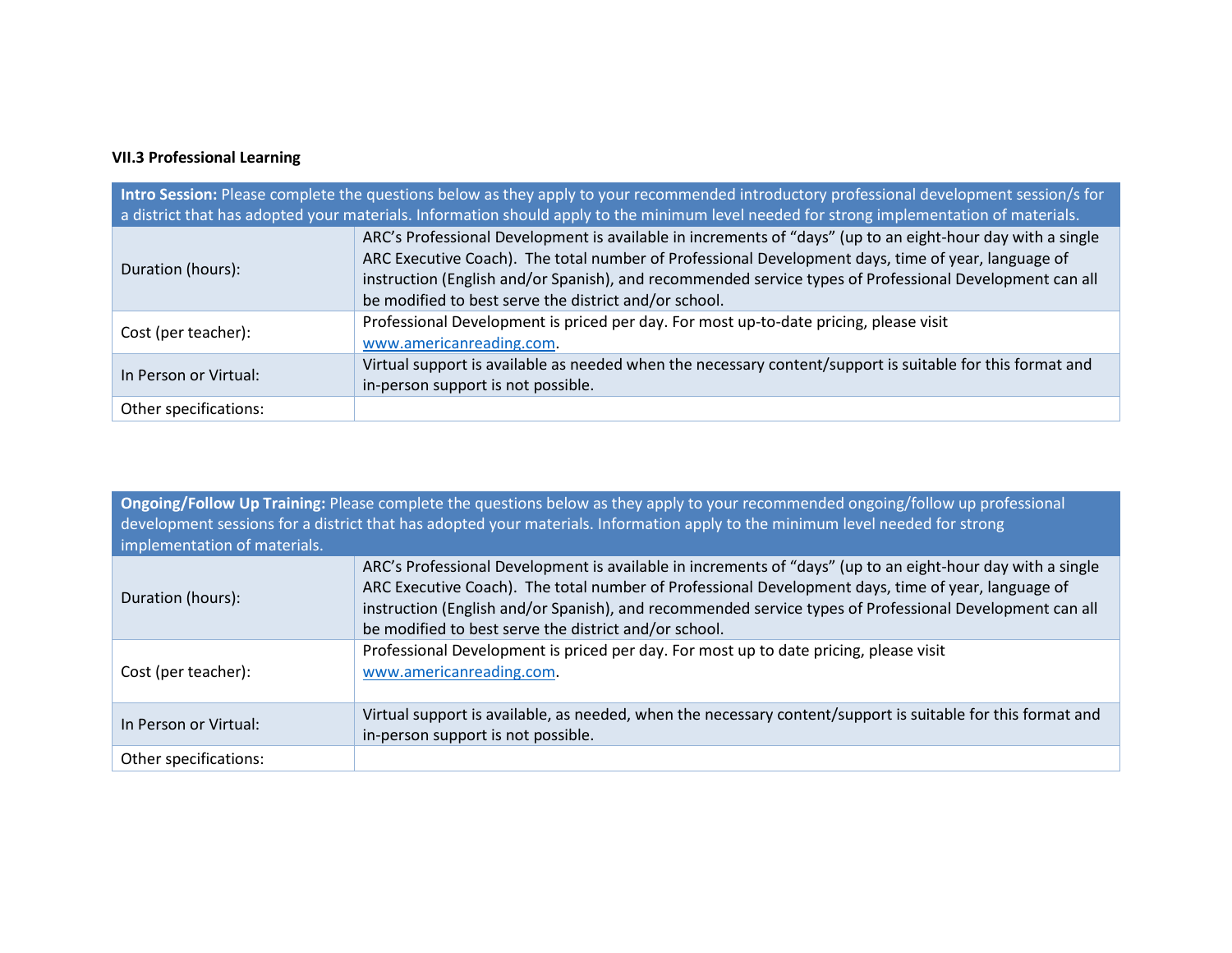| Coaching/Consulting Options: Please complete the questions below as they apply to any personalized coaching or consulting options available. |                                                                                                                                                                                                                                                                                                                                                                                                                                                                                                                                                                                                                                                                                                                                                                                                                                                                                                                                                                                                                                                                                                                                                                                                                                                                                                                                                                                                                                                                                                                                                                                                                                                                                                                                                                                                                                                                                                                                                                                                                                                                                                                                                                                                                       |  |
|----------------------------------------------------------------------------------------------------------------------------------------------|-----------------------------------------------------------------------------------------------------------------------------------------------------------------------------------------------------------------------------------------------------------------------------------------------------------------------------------------------------------------------------------------------------------------------------------------------------------------------------------------------------------------------------------------------------------------------------------------------------------------------------------------------------------------------------------------------------------------------------------------------------------------------------------------------------------------------------------------------------------------------------------------------------------------------------------------------------------------------------------------------------------------------------------------------------------------------------------------------------------------------------------------------------------------------------------------------------------------------------------------------------------------------------------------------------------------------------------------------------------------------------------------------------------------------------------------------------------------------------------------------------------------------------------------------------------------------------------------------------------------------------------------------------------------------------------------------------------------------------------------------------------------------------------------------------------------------------------------------------------------------------------------------------------------------------------------------------------------------------------------------------------------------------------------------------------------------------------------------------------------------------------------------------------------------------------------------------------------------|--|
| Is coaching available for teachers<br>implementing your materials?<br>(please describe)                                                      | ARC's Professional Development, implemented during the academic school day and year, transforms school<br>culture for sustainable student achievement and positions and supports the principal as the head learner and<br>instructional leader. ARC provides district and school leaders with the tools and support they need as they:<br>1. Establish academic rigor and differentiated support.<br>2. Organize all stakeholders around critical evidence of student learning.<br>3. Manage a process of systemic change to improve instructional effectiveness.<br>The Professional Development Plan is planned in collaboration with school and district leaders and is flexible<br>and data-driven. All of ARC's Professional Development is structured around a gradual-release model with the<br>following general structure that supports the principal as the head learner and instructional leader.<br><b>Leadership Session</b><br>$\bullet$<br>Leaders preview critical content and processes, analyze the status of the implementation through<br>quantitative and qualitative lenses, and design and monitor plans for continuous improvement.<br>Workshop, Collaborative Planning Session, or Data Analysis Session<br>$\bullet$<br>a. Workshops: A whole-group setting promotes hands-on learning experiences, simulations, and<br>practical applications.<br>b. Collaborative Planning Sessions: Professional Learning Communities collaborate to design<br>lessons that meet the needs of all students.<br>c. Data Analysis Sessions: Professional Learning Communities analyze student work or<br>quantitative reading data to design intervention plans for continuous improvement with a lens<br>on students reading at at-risk or emergency levels.<br><b>Demonstration or Co-facilitated Lessons</b><br>$\bullet$<br>The ARC Executive Coach and/or school leader demonstrates or co-facilitates collaboratively planned<br>lessons designed to meet the needs of all students. Other educators are invited to observe, reflect, and<br>plan forward.<br>1:1 Differentiated Support<br>$\bullet$<br>The ARC Executive Coach and/or school leader provides elbow-to-elbow coaching to individual |  |
|                                                                                                                                              | practitioners in his/her own classroom.<br><b>Leadership Learning Walks</b>                                                                                                                                                                                                                                                                                                                                                                                                                                                                                                                                                                                                                                                                                                                                                                                                                                                                                                                                                                                                                                                                                                                                                                                                                                                                                                                                                                                                                                                                                                                                                                                                                                                                                                                                                                                                                                                                                                                                                                                                                                                                                                                                           |  |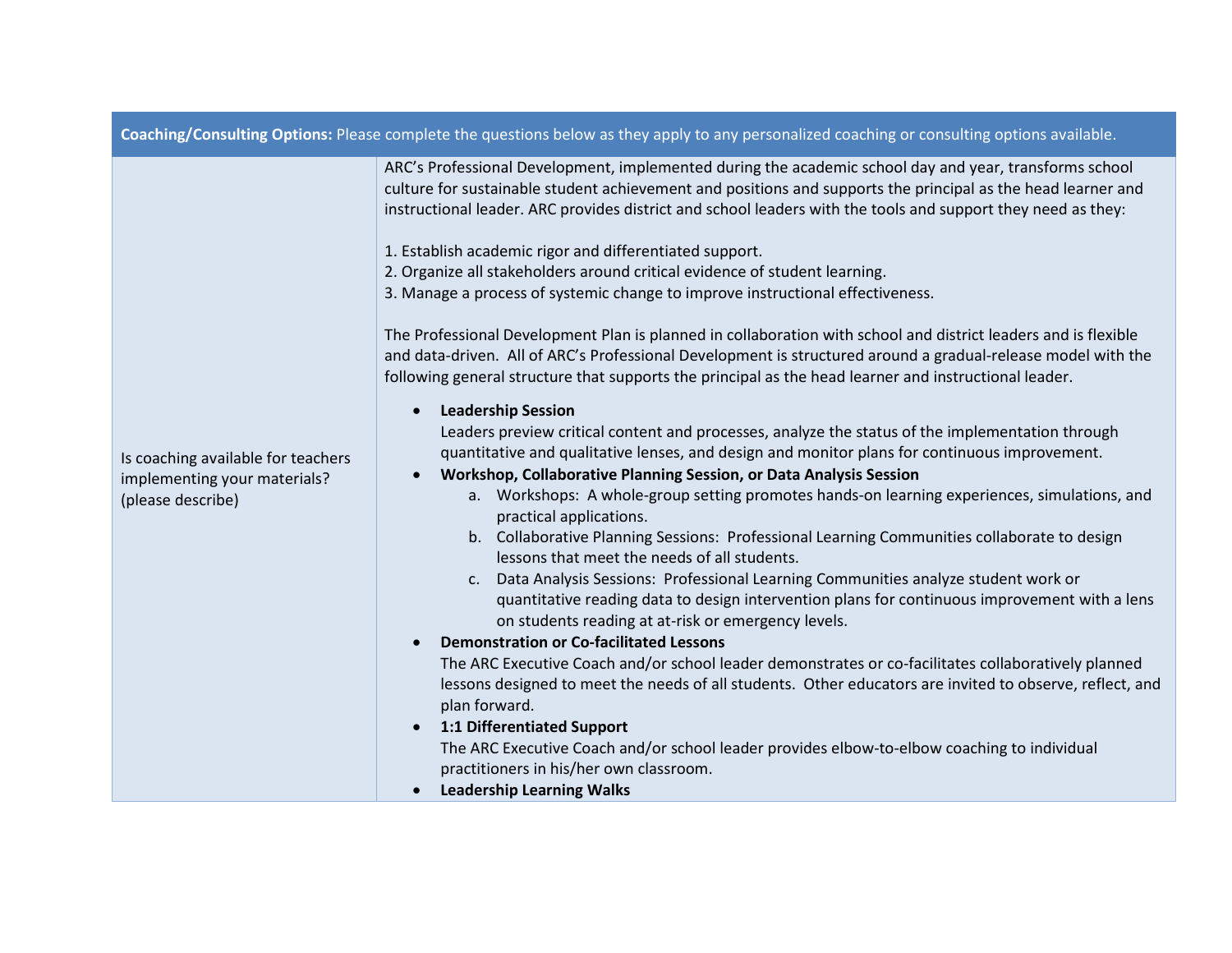| Coaching/Consulting Options: Please complete the questions below as they apply to any personalized coaching or consulting options available. |                                                                                                                                                                                                                                                                                                                                                                                                                           |  |
|----------------------------------------------------------------------------------------------------------------------------------------------|---------------------------------------------------------------------------------------------------------------------------------------------------------------------------------------------------------------------------------------------------------------------------------------------------------------------------------------------------------------------------------------------------------------------------|--|
|                                                                                                                                              | The ARC Executive Coach and school leadership team observe and collect data on a specific area of<br>focus to assess progress and plan for improvement.                                                                                                                                                                                                                                                                   |  |
| Is coaching available for school<br>leadership and district staff<br>implementing your materials?<br>(please describe)                       | Each school-based site visit begins and ends with a leadership meeting designed to provide an opportunity to<br>preview critical content and processes, analyze the status of the implementation through quantitative and<br>qualitative lenses, and design and monitor plans for continuous improvement.                                                                                                                 |  |
|                                                                                                                                              | Additionally, ARC offers the Leadership Learning Series, a 10-day Professional Development package designed to<br>build organizational capacity to improve. The Leadership Learning series provides customized supports and a<br>guiding hand to use improvement science in building consensus, developing infrastructure, and designing a<br>unique implementation plan for making systems work better for all students. |  |
|                                                                                                                                              | The ARC Leadership Learning Series is divided into three phases, each one uniquely focused on improvement for<br>results.                                                                                                                                                                                                                                                                                                 |  |
|                                                                                                                                              | Phase 1: Improvement Cycle Preparation, Time: 1 Day                                                                                                                                                                                                                                                                                                                                                                       |  |
|                                                                                                                                              | Articulate the vision of a learning organization that can live in practice only if it can be shared and<br>understood by everyone.                                                                                                                                                                                                                                                                                        |  |
|                                                                                                                                              | Answer key improvement questions focused on the specific changes needed for focused and<br>$\bullet$<br>manageable improvements.                                                                                                                                                                                                                                                                                          |  |
|                                                                                                                                              | Create a shared understanding of the ARC solution that will be implemented and plan to capture and<br>$\bullet$<br>engage the hearts and minds of stakeholders whose work will be impacted.                                                                                                                                                                                                                               |  |
|                                                                                                                                              | Create the conditions necessary for systems improvement through engagement, evidence collection,<br>and continuous-improvement cycles.                                                                                                                                                                                                                                                                                    |  |
|                                                                                                                                              | Phase 2: Improvement Cycle Implementation, Time: 8 Days                                                                                                                                                                                                                                                                                                                                                                   |  |
|                                                                                                                                              | Examine the system that is producing the current results and understand the changes needed to make<br>$\bullet$<br>the system work better for all students.                                                                                                                                                                                                                                                               |  |
|                                                                                                                                              | Understand how multiple cycles of the Plan, Do, Study, Act method can keep an organization focused on<br>continuous improvement.                                                                                                                                                                                                                                                                                          |  |